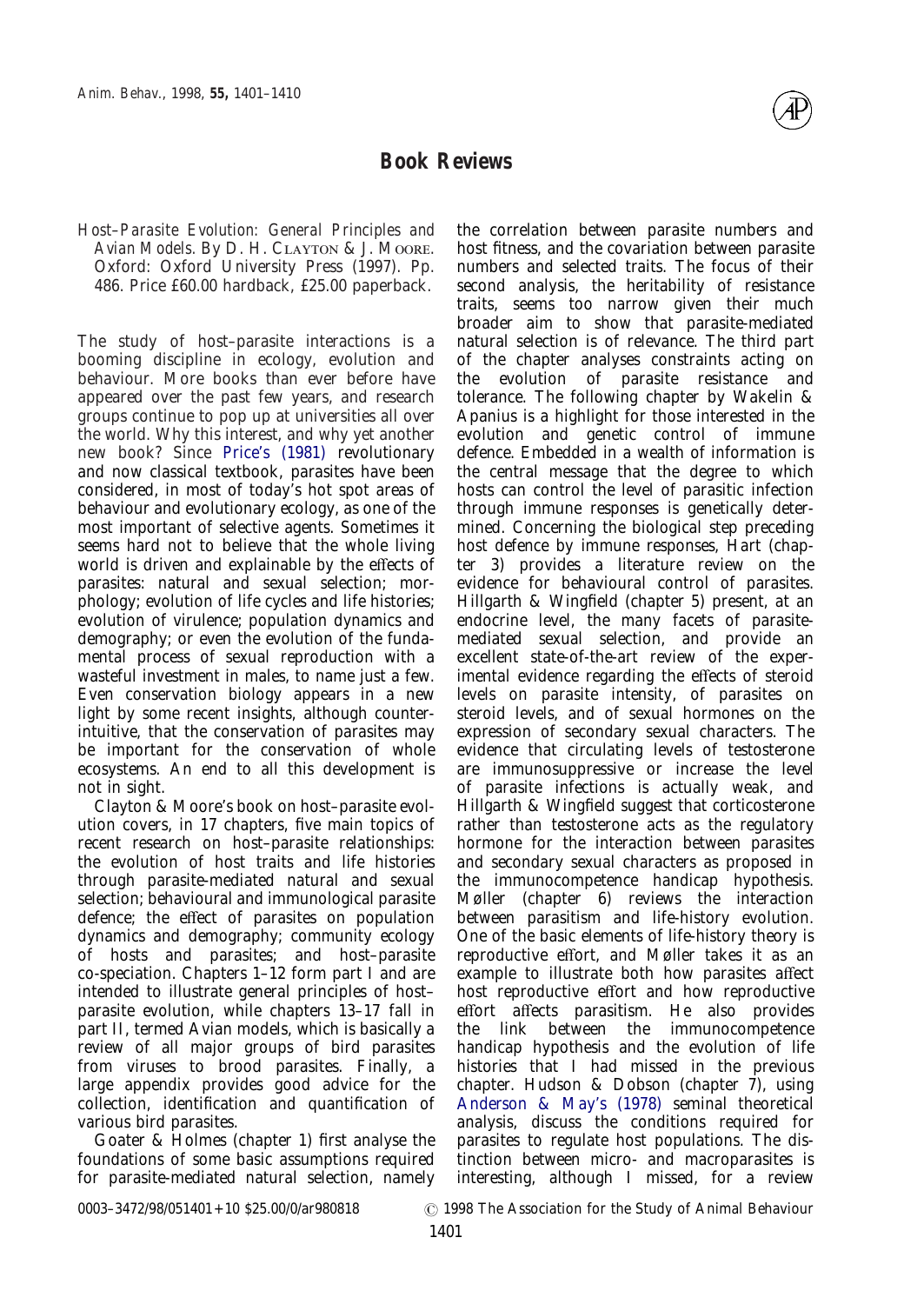chapter, more thorough reference to the literature. Dobson & McCallum (chapter 8) apply the current knowledge of host–parasite interactions to bird conservation. The risk of introduction of pathogens in wild populations arising from captive breeding and release of endangered species is illustrated and the preventive measures required are discussed. Finally, recent parasite community models [\(Dobson & Roberts 1994\)](#page-1-2) are taken to show that parasite diversity will decrease with high host fecundity and reduced longevity, with dissimilar parasite life histories, with low parasite aggregation, and with increased host density. Simberloff & Moore (chapter 9) point out that our understanding of the community ecology of parasites is hampered by a poor knowledge of infra-communities and the autoecology of parasites. Factors governing species richness, and parasite assembly rules for predicting coexistence of parasite species in host individuals, populations and ecosystems are discussed. Gregory (chapter 10) analyses the value of the various comparative methods used for understanding the evolution of parasite communities, and concludes that experimentation and manipulation of parasite communities will be a more efficient research strategy than even more surveys and comparative analyses. Both of the last two chapters of part I of this book review the methods for analysing host–parasite co-speciation. While Hoberg et al. (chapter 11) emphasize the use of Brook's parsimony analysis for the demonstration of co-speciation, Paterson & Gray (chapter 12) believe that component analysis is more powerful and allows more detailed inferences about the coevolutionary history of hosts and parasites.

I was surprised that in several of the chapters literature citings stop in 1994, which seems way back for a book appearing in 1997 and in a field with an exponential rate of productivity just in the past 3 years. Nevertheless, most chapters indicate ideas and priorities for research still not undertaken today. In contrast to some other recent books on host–parasite evolution containing rather original research articles, all contributions to this edited volume are reviews, and as such most of the chapters provide a good starting point to the specific themes and an access to the recent original literature. It is useful for students who intend to work on one of the topics outlined above, or for teachers of an advanced course on host–parasite evolution, and certainly a worthwhile acquisition for biological libraries. The beautiful cover illustration, depicting a colony of tick-infested macaroni penguins, will imprint the reader's memory with what is

clumsily called 'aggregated parasite distribution' or 'overdispersion'.

H. RICHNER

*Universita¨t Bern, Zoologisches Institut, CH-3032 Bern-Hinterkappelen, Switzerland*

## **References**

- <span id="page-1-1"></span>Anderson, R. M. & May, R. M. 1978. Regulation and stability of host–parasite population interactions. I. Regulatory processes. *J. Anim. Ecol.*, **47,** 219–247.
- <span id="page-1-2"></span>Dobson, A. P. & Roberts, M. 1994. The population dynamics of parasitic helminth communities. *Parasitology*, **109,** 97–108.
- <span id="page-1-0"></span>Price, P. W. 1981. *Evolutionary Biology of Parasites.* Princeton, New Jersey: Princeton University Press.
- *Bats: Biology & Behaviour.* By JOHN D. ALTRINGHAM. Oxford: Oxford University Press (1996). Pp. ix+262. Price £35.00.

It is an odd coincidence that the first significant monograph on bats to appear in the U.K. [\(Yalden](#page-1-2) [& Morris's](#page-1-2) *The Lives of Bats*) and the most recent were both written by biologists known for their contributions to the primary literature on subjects other than bats. Yalden & Morris were, however, experienced mammalogists and their book has stood the test of time and is still widely cited. Altringham is one of Britain's leading muscle physiologists, who joined his local bat group while a postdoc at St Andrews. After joining the teaching staff at the Biology Department of Leeds University, he realized that bats could be used to illustrate a wide range of concepts, systems and adaptations that he wanted his students to understand. He developed a lecture course on bats which was so well received that he expanded it into this book. His easy style and clear explanations, together with his grasp of a huge and burgeoning literature, give the book breadth and depth and ensure its place in reading lists for many years to come. It will be essential reading for undergraduates and postgraduates, and will be of interest to the growing number of bat enthusiasts from all walks of life. Its accessibility is further assured by extensive illustrations consisting mainly of Tom McOwat's excellent drawings.

The book's opening chapter on Evolution and Diversity of Bats presents an opportunity to review the controversy, not yet fully resolved, as to whether bats are mono- or diphyletic and thus whether flight evolved once or twice in mammals. The arguments for and against are set out in an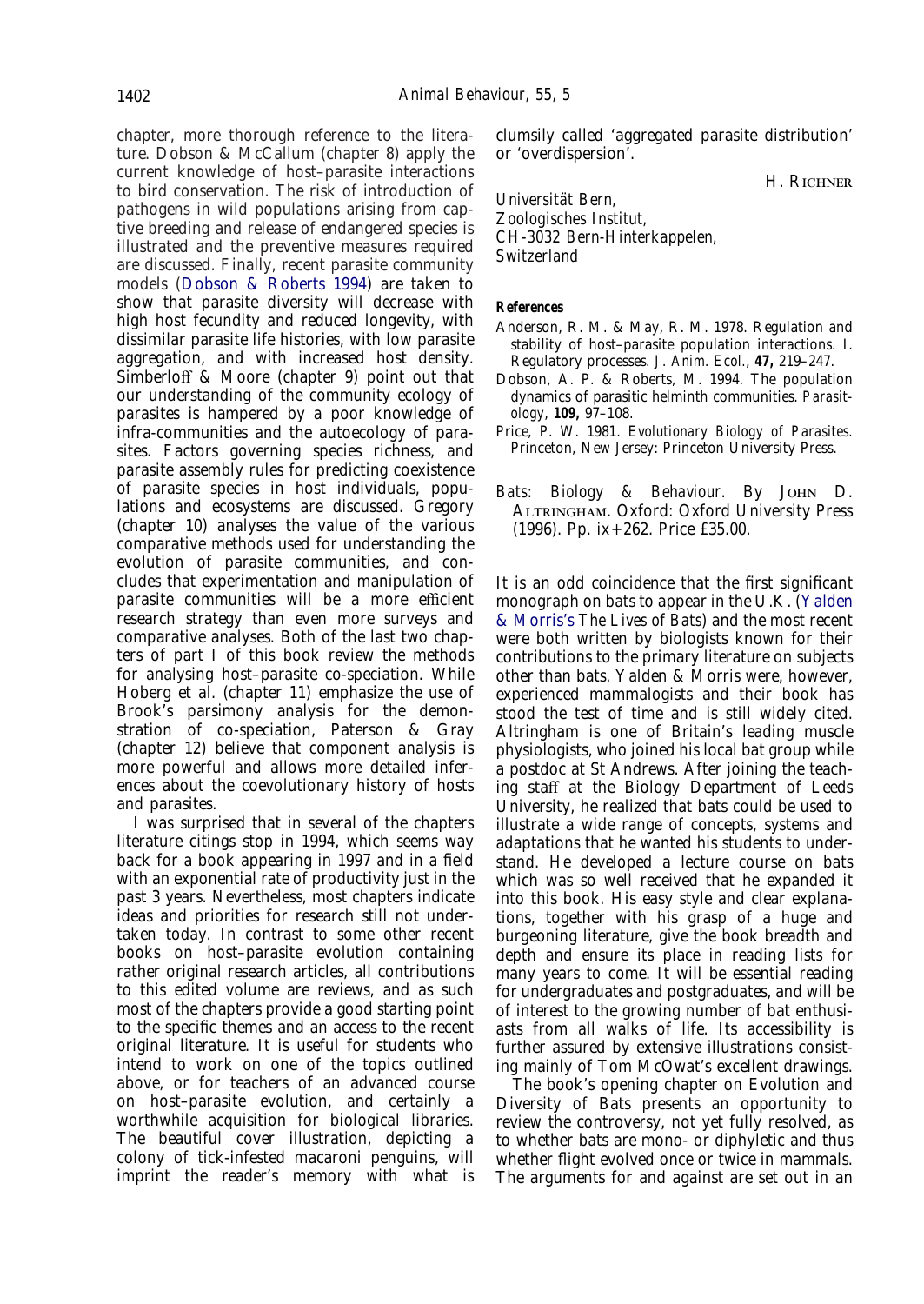easily assimilated way, and will be greatly appreciated by readers. There follows an in-depth account of bat flight which ranges from vortex wake theory to ecological aspects. Echolocation receives similar treatment ranging from its neural basis to ecology. Up to this point in the book, Altringham takes the opportunity of presenting, in shaded boxes to separate them from the main text, explanations of more general principles behind what is being illustrated with respect to bats, such as molecular taxonomy, cladistics, power for flight and sound. This useful practice, which is increasingly common in textbooks, now ceases. This struck me as rather odd particularly since there are plenty of opportunities in subsequent chapters for such asides. However, the book continues with chapters on torpor and hibernation and reproduction and development. Because this is my own field I am perhaps more critical. The capacity for powered flight and such aerobatic feats as stall turns together with the acuity of echolocation, enabling nocturnal foraging in cluttered environments, are unique to bats and receive appropriate treatment, but so too is sperm storage for the duration of winter. No other mammalian group has incorporated such a mechanism as a standard feature of its reproductive cycle as do all temperate zone bats and it receives rather brief treatment. The chapter on reproduction also contains an odd contradiction: 'once the fetus has begun to develop, most bats have little scope for putting the process on hold or speeding it up'. Altringham then goes on to show (in describing my own work) that they do just that, with a 25% difference in gestation period in the same colony in successive years. This, too, is unique among mammals, where the gestation period is normally fixed by the fetal genotype and is remarkably resistant to alteration by environmental factors. More trivial perhaps is the common error of misspelling oestrus which ends -ous only when used adjectively.

The chapter entitled 'Behavioural Ecology' deals mainly with ecology: roosting ecology, foraging ecology including different feeding specializations, and includes some sections on behavioural ecology sensu [Krebs & Davis.](#page-1-1) The last full chapter on Community Ecology ranges widely over distribution, density, species richness, foraging guilds, predators and prey. Throughout the book, half of McOwat's figures are numbered and related to the text. The other half escape such treatment, such as the drawings of the African harrier hawk *Polyboroides typus* intriguingly shown trying to winkle mollosid bats from a crevice with its talons. I would have liked to know where I can find out more about this, particularly since the specialist African bat hawk that is mentioned by most sources is *Macheiramphus alcinus*.

The last chapter on Conservation is no more than a postscript and is the only real disappointment in an otherwise excellent book. One of the remarkable features of bat conferences in the last 30 years has been the steady increase in papers on bat conservation and management. Britain has, for example, led the way with a national survey of habitat preferences as well as a number of carefully designed studies of roost and habitat preferences of individual species. It is a pity that these did not receive fuller treatment since they are of great interest to the constituency that this book seeks to serve. That notwithstanding, this is a book that should be on all university shelves and will, like its predecessor, be cited for many years.

P. A. RACEY

*Department of Zoology, University of Aberdeen, Tillydrone Avenue, Aberdeen AB24 2TZ, U.K.*

#### **References**

Krebs, J. R. & Davies, N. B. 1993. *An Introduction to Behavioural Ecology*. 3rd edn. Oxford: Blackwell.

Yalden, D. W. & Morris, P. A. 1975. *The Lives of Bats.* Newton Abbott: David & Charles.

*Machiavellian Intelligence II. Extensions and Evaluations.* Edited by ANDREW WHITEN & RICHARD W. BYRNE. Cambridge: Cambridge University Press (1997). Pp. xii+403. Price £80.00 hardback, £29.95 paperback.

It is almost a decade since Byrne & Whiten's edited volume, *Machiavellian Intelligence*, gathered together diverse strands of evidence suggesting that the complexities of social life might have played a key role in the evolution of intelligence in primates. Not only did that volume make a strong case for a direct relationship between primate cognitive abilities and social dynamics, based on what was known at the time, it also provided a starting point for many subsequent studies that have obtained data on social behaviour, learning and cognition in a variety of species. Now '*Mach II*' takes stock in view of recent developments. Most of the 14 chapters are written by contributors who did not feature in '*Mach I*', with the result that the new volume introduces several fresh perspectives for primatologists interested in the evolution of intelligence.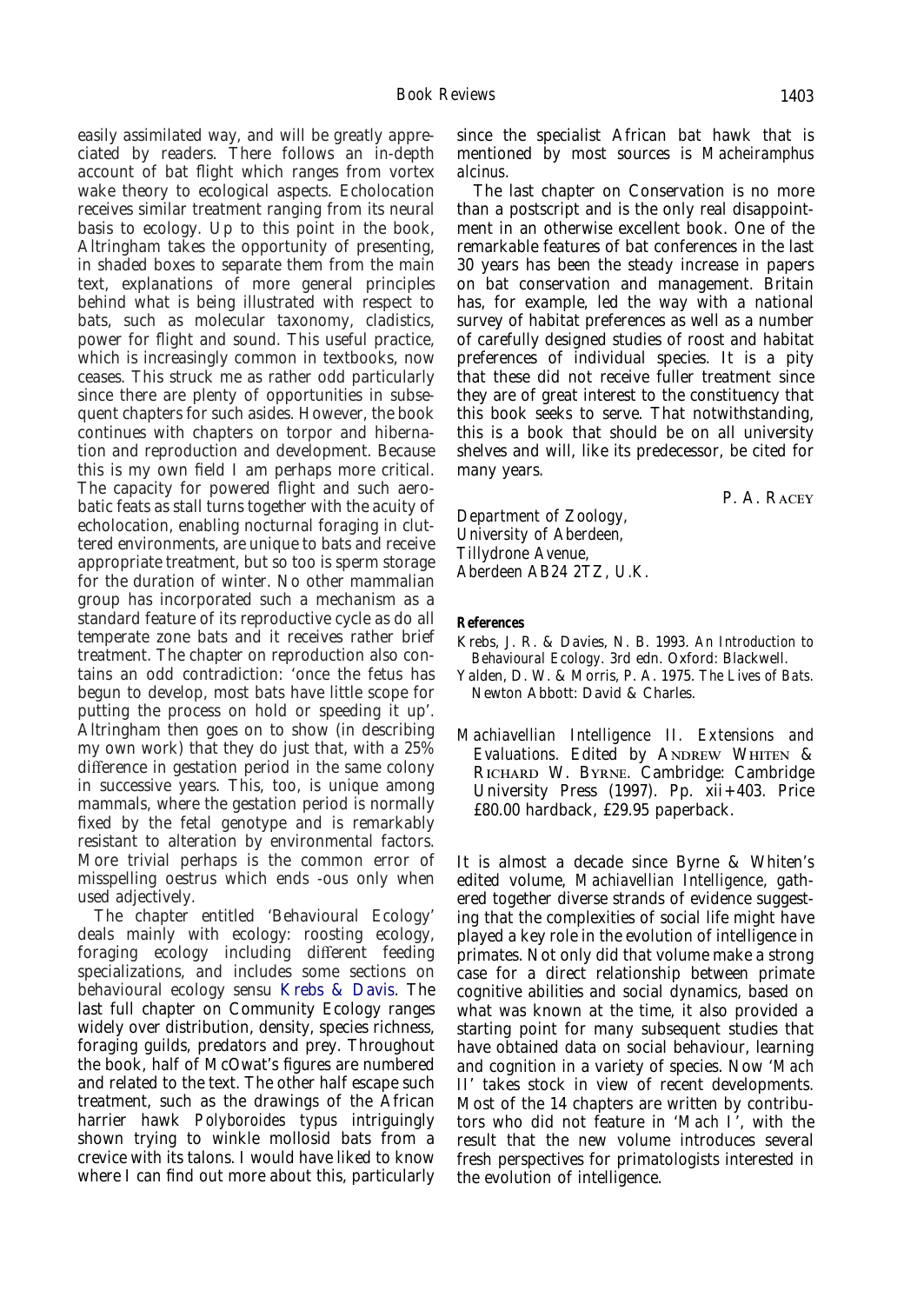*Mach II* is different from its predecessor in several important ways. One striking difference concerns presentation: while several of the chapters in *Mach I* presented quantitative data on social and learning processes in primates, tables and figures are all but absent in the present volume, in which the chapters are mostly overviews with proposed explanations of observed (or hypothesized, in the case of hominids) patterns of social-cognitive abilities. More importantly, whereas a decade ago the 'social origins' hypothesis regarding intelligence tended to be presented as a straightforward competitor to a 'non-social' hypothesis, there now appears to be less emphasis on confronting the two; instead, greater emphasis is given (by several authors) to the complementarity of social and non-social (foraging- and environment-related) factors as evolutionary selective pressures shaping cognition. This is partly a result of new data showing impressive foragingrelated associative and extrapolation abilities of primates (see the chapter by Menzel). However, as Byrne's chapter points out, it is also due to some intrinsic limitations of the 'hard' version of the 'social complexity' hypothesis.

The last decade has seen the emergence of data from a variety of sources pointing towards some important differences between, on the one hand, humans and the great apes and, on the other hand, the remaining primate genera, on an array of cognitive abilities including imitation, selfrecognition, representational problem-solving, and forms of tactical deception. The clarification of such differences, some of which are described in *Mach II*, is leading to refinements of the machiavellian intelligence hypothesis, as well as to intensification of the search for improved techniques for assessing cognition. More information is also available regarding brain structure and function. Barton & Dunbar's chapter addresses the issue of what neurological measures are the most appropriate for comparing primate species, and these authors conclude in favour of the 'massively parallel nature of social information' as being at the origin of extensive neural networks that characterize large anthropoid brains.

Several of the chapters propose the view that intelligence in general and social intelligence in particular is likely to be modular. The modularity concept has so far proved more popular among researchers in developmental human social cognition than among primatologists, and it will be interesting to see how this approach develops in the years ahead. However, while there may be considerable value in considering the possibility of modules for 'social contracts' (such as alliance formation and maintenance), 'social

encounters with unknown humans' (see chapter by Gigerenzer) and the like, it is worth recalling that the evidence for special primate cognitive abilities in the social as opposed to the non-social domain remains slight indeed. One of the developments we are likely to see over the next few years is an increase in direct comparisons of performances on tests of learning, memory, reasoning, etc., when both social and non-social stimuli or contexts are used. It is also interesting to note the absence of significant progress on getting experimental data on tactical deception, given that this type of behaviour played a central role in the early stages of the formulation of the machiavellian intelligence hypothesis. Developments in this area are eagerly awaited, not least because it still cannot be concluded that deception in primates is based on the intention to create false beliefs in others (pointed out by Whiten). The data from further studies in all of these areas will provide valuable evidence for continued evaluations of hypotheses about the origins and development of intelligence. *Mach II*, like *Mach I*, is bound to play a significant role in this endeavour.

**JAMES R. ANDERSON** 

*Department of Psychology, University of Stirling, Stirling FK9 4LA, U.K.*

*Ecology and Behaviour of North American Black Bears: Home Ranges, Habitat and Social* Organization. By R. A. POWELL, J. W. ZIMMERMAN & D. E. SEAMAN. London: Chapman & Hall (1997). Pp. xvi+203. Price £24.99 paperback.

This is the fourth volume in Chapman & Hall's *Wildlife Ecology and Behaviour* series and is the first to deal with a large carnivore. The series aims to present research on animal behaviour and ecology at a scholarly level, while at the same time being both readable and affordable by interested members of the general public. The series editor and publishers have done an admirable job of the former; however, the book's content and price combine to overshoot the latter objective.

This book presents the results of long-term, intensive research done on black bears by the authors and their many colleagues in the Pisgah Bear Sanctuary (285 km<sup>2</sup>) of western North Carolina from 1981 to December 1994. Studies of this duration and scope on large, solitary, and rather elusive forest-dwelling carnivores are relatively few and results from such studies are eagerly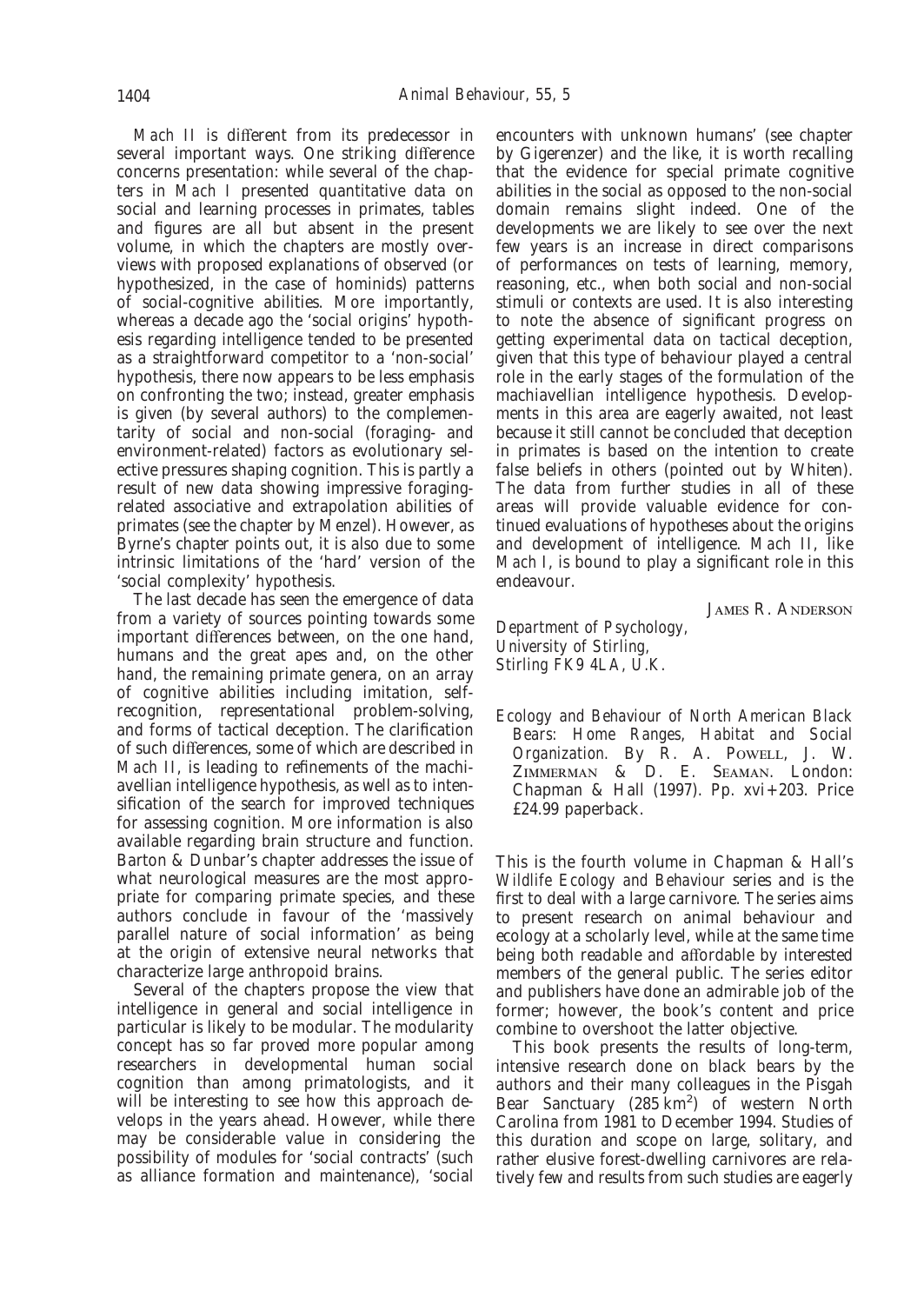anticipated. This volume does an excellent job of summarizing the authors' work on the bears' home range, habitat requirements, food habits and availability and social organization. It is the most comprehensive treatment of these topics yet produced for black bears, and their efforts are sure to be welcomed, not just by ethologists, evolutionary ecologists and behavioural ecologists, but also by North American habitat, forest and wildlife managers and biologists with responsibility for conservation and management of black bears.

The title of the book is somewhat misleading because this is not so much a book about the ecology and behaviour of the black bear across its range in North America, which is extensive and covers a wide variety of habitats, but about the black bear in the temperate hardwood forests of the southern Appalachian mountains. As the series editor, R. J. Putnam, notes in his foreword, it is becoming more apparent that even within species there is tremendous flexibility in behaviour and ecology. Across its range the black bear regularly demonstrates this to researchers. However, many of the findings of this study are applicable to black and other bears elsewhere, and the techniques that were used to infer the reasons behind the bears' observed behaviours can certainly be applied by others.

The central aim of the authors' research was to study how habitat structure, distribution and availability of food, and access to potential mates influence home range and ranging behaviour of black bears in Pisgah Bear Sanctuary. We learn much about the study of home ranges in general, and about the home ranges of Pisgah's bears in detail. The coverage on the concepts of home range, core areas, peripheries and how home ranges can be measured and quantified may be remedial for some, but will be of considerable value to those just delving into what can be a very confusing topic.

Most telemetry studies of black bears, and there have been many, are fortunate to obtain 30 locations per radiocollared bear during the bears' active season. In this study, as many as 400 locations were obtained for individual bears from late April to early December, since radiocollared bears were tracked on the ground at 2-h intervals during 8-h data collection periods spaced 32 h apart. Motion sensors built into the radio collars determined whether a bear was motionless, slightly active or active for each location, which the authors prefer to call a 'location estimate' to acknowledge the error that exists when animals are located by telemetry and triangulation. This data set forms the basis for most of the book.

In addition to tracking their radiocollared bears, the authors spent a considerable time in the sanctuary quantifying the distribution and abundance of food and the other important components of forest-dwelling black bears' habitat: type of forest, amount of escape cover and abundance of potential den sites. The authors used these components to develop a Habitat Suitability Index (HSI) model for black bears in the southern Appalachians. This is the fourth HSI model developed for black bears in the U.S.A., but the authors emphasize that they are the first to test their model with field data. HSI models are used in the U.S.A. by natural resource managers to predict the importance of certain areas of land for different species and the effects of natural and artificial habitat change. The complete HSI model is presented in an appendix.

The authors present the results of their HSI model test, or validation, on both a population and an individual basis and obtain the seemingly incongruous result that the model predicts the behaviour of the population, but does not do so for individual bears. They propose two hypotheses to explain this incongruity, one of which suggests that the model may predict good bear habitat better than the bears themselves. An intriguing thought indeed.

A good discussion about when animals should and should not establish and attempt to maintain territories will be a review for most ethologists, but will be a fruitful introduction into a fascinating topic for students. Female black bears in some parts of North America, primarily in northern habitats, are territorial, but in richer habitats, such as in Pisgah, the home ranges of adult females show considerable overlap. The differences in territoriality among areas are attributable to habitat quality, specifically abundance and distribution of food. This study and others conclusively show that home range size and pattern for adult female black bears is a response to food availability.

Although adult female home range size is governed by food abundance and distribution, the home ranges of adult males, which also show considerable overlap, show no relation to food. A striking feature of the much larger home ranges of adult males compared to those of adult females is that the size of the males' ranges exceeds those of the females by a factor much greater than their differences in weight. The authors discuss two competing hypotheses that have been used to explain this disparity, one based on reproduction and the other on energetics. By use of an optimization model, they provide compelling data and arguments favouring the Reproductive Hypothesis. Adult male home ranges are sized to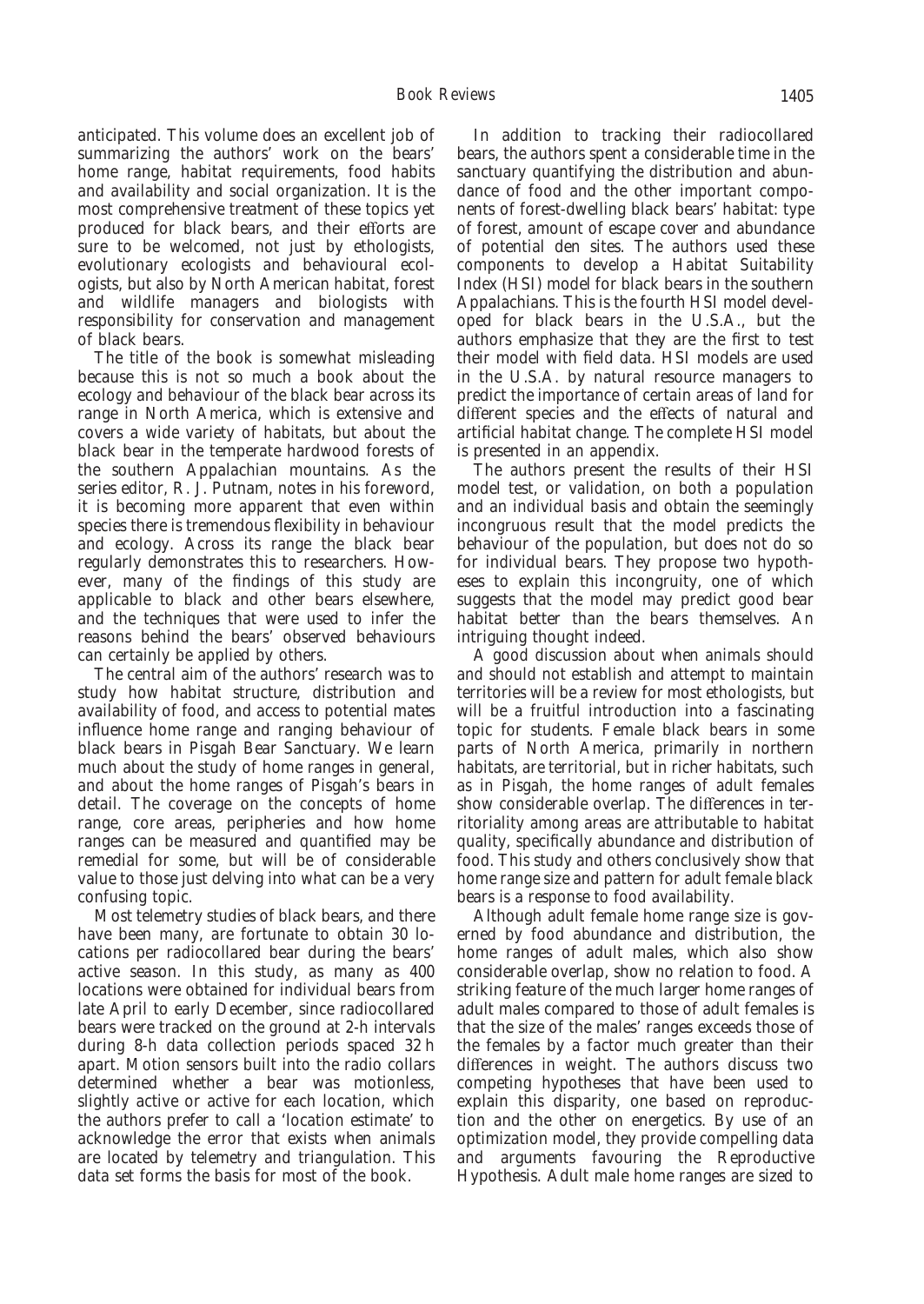cover the home ranges of an optimum number of breeding females (3–7 in Pisgah).

In their final chapter, the authors present many intriguing questions that remain unanswered even after their 14 years of study. What is the best way to improve estimates of home range size? Are adult females selective of adult males? What currencies are best for quantifying home ranges and territories? How do black bears communicate with each other? Why do male black bears scent-mark trees but females do not, when it is females that often are territorial and not males? These questions are all worthy of further study.

The detail and clarity of the data presented are the most attractive features of this book. Many researchers have investigated the issues tackled by Powell and his colleagues, but few have succeeded in using their data to investigate hypotheses about black bears in particular, and about polygynous mammals in general, with such finesse.

In summary, this book is recommended to students of bear behaviour and ecology, evolutionary and behavioural ecologists, and ethologists. The colour plates are a nice, if costly, addition and Consie Powell's line drawings to introduce each chapter are nicely done. The book is well laid out and the typeface is easy to read. Although it would be a great benefit if the price were not quite as high for a paperback of 203 pages, the book still deserves to be widely read. One can only hope that the authors continue their quest to answer at least some of the questions they pose in the book's final chapter.

ALASDAIR M. VEITCH

*Supervisor, Wildlife Management, Sahtu Region, Government of the Northwest Territories, Norman Wells, N.W.T., X0E 0V0 Canada*

*The Raven.* By DEREK RATCLIFFE. London: T. & A. D. Poyser (1997). Pp. xxii+326. Price £25.00.

The raven is one of those creatures that has always attracted human attention. It is a majestic and inspiring bird, deep-rooted in the consciousness of northern hemisphere peoples as a bird of myth and legend, and fascinating to naturalists and scientists alike because of its behaviour and the landscapes it frequents. Derek Ratcliffe has a vast knowledge of these landscapes in the British Isles based upon a lifetime of research; he has been observing ravens since boyhood. *The Raven* thus distills many years of observation by the author and correspondents (which read

like a who's who of British ornithology) with the published literature. The book would have been better titled 'The Raven in the British Isles', for it concentrates almost entirely on their fortunes in these islands with limited discussion of the species elsewhere. It follows the successful formula in his earlier work in the same series, *The Peregrine*.

The book begins with a short review of the raven in human history and the landscapes it inhabits in Britain. The British uplands contain a fascinating variety and complexity of habitats, owing to a combination of geology, climate and history of human land-use, and this chapter serves as an excellent short introduction to the main habitats. There then follows a long chapter detailing the trends in numbers and distribution of ravens in 11 regions of the British Isles. No doubt some readers of *Animal Behaviour* will find this chapter dull, even tedious in its detail, but to those of us with a special interest in the birds and their haunts it is precisely this detail that makes this series of books, and Derek Ratcliffe's writing in particular, so popular. Few people could even obtain, let alone synthesize, the huge amount of information from such diverse sources as is presented here. Ratcliffe then devotes four short chapters to reviews of food and feeding habits, social behaviour, dispersal and competition with other animals for nest sites and food. Raven breeding is covered in great detail in separate chapters covering the nest and nest site, the egg stage and chick-rearing stage. The author then discusses territoriality and population regulation at length. In the absence of persecution or rapid habitat change, raven populations are remarkably stable, with territories occupied by successive birds for generations, and yet densities between regions vary considerably. Ratcliffe presents a wealth of observations that support the hypothesis that food supply limits numbers, whilst pointing out that the mechanism by which this is achieved remains unclear. To round off the story of ravens in Britain, the next chapter outlines their fortunes in the face of modern pressures. Continued persecution in the interest of gamebirds appears to keep them from returning to areas where they were previously wiped out and the planting of huge areas with exotic conifers has caused dramatic declines in parts of their range. Still, the picture is not all bleak, as in some areas numbers have increased. This is apparently a result of increased food supply brought about by greater numbers of sheep on our hills (and hence carrion) due to government subsidies. However, as the author points out, the irony of this situation is that the raven is one of a very few species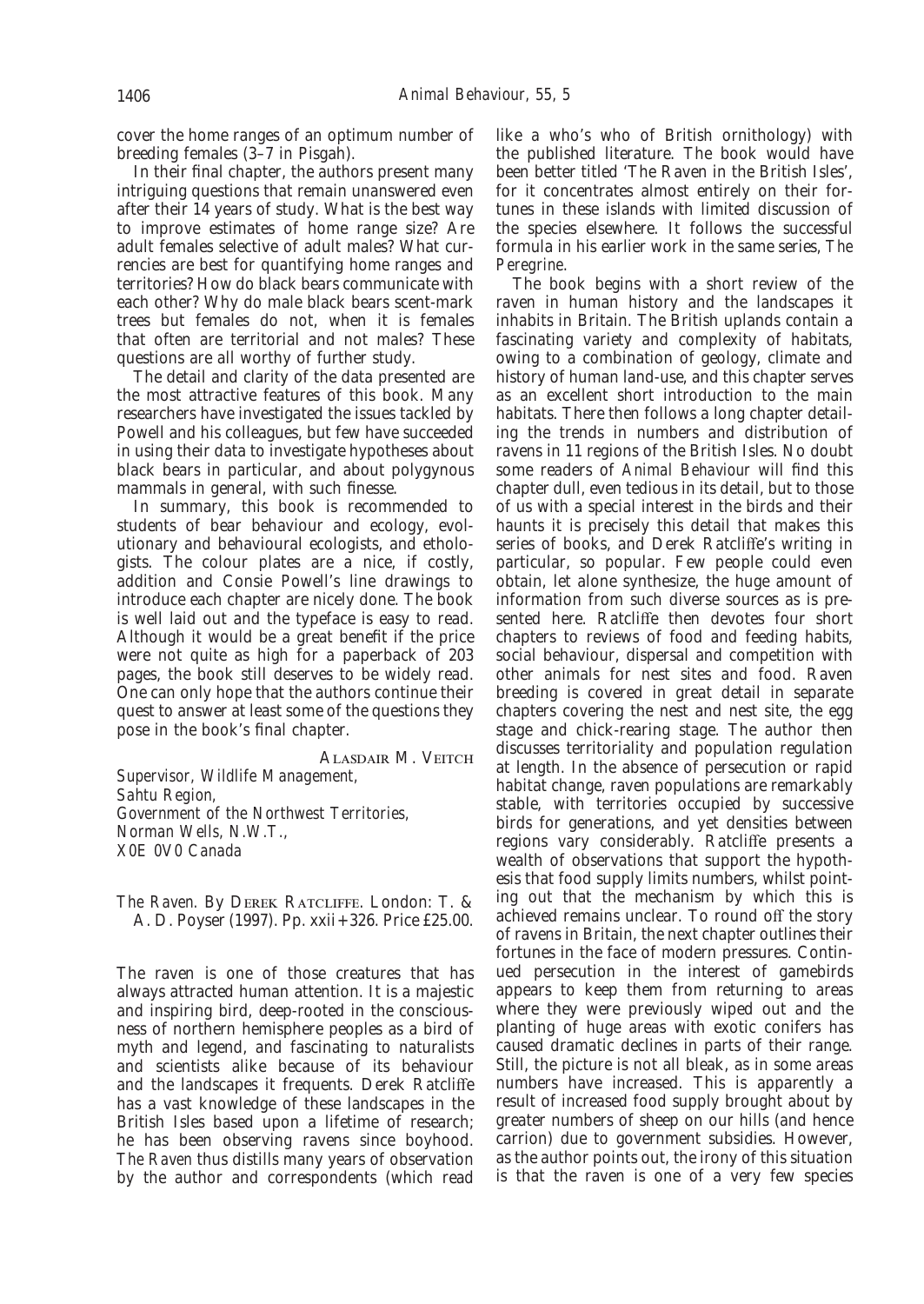that has benefited from this policy, whereas the resulting overgrazing is a disaster for most native flora and fauna.

The penultimate chapter is a short description of the subspecies of *C. corax* and other species of ravens elsewhere in the world.

The last chapter deals with intelligence in ravens. Pop natural history frequently cites the raven as the most 'intelligent' of birds, whatever that may mean. Ratcliffe casts a critical eye over many anecdotal tales of raven behaviour and, whilst they make interesting reading, concludes 'many of the time-honoured tales of ravens are the purest whimsy that say more about their human inventors than the bird'. Still, the behavioural repertoire of a tame raven was sufficiently complex to have made a deep impression on Konrad Lorenz.

Ratcliffe is a distinguished scientist and an international authority as a conservationist, ornithologist and botanist, but in *The Raven* he writes as a 'naturalist-scientist', to use an epithet he gives to some of his own sources. This is the great strength of the book; the text is given the authority of scientific discipline yet is always enlightened by the keen eye and insight of the all-round naturalist. This is more a book for the serious ornithologist than general student of animal behaviour. However, if you want to find out about the natural history and ecology in Britain of one of our most fascinating birds, this is where to turn. Bernt Heinrich claimed that 'ravens are near the bottom of the list as a sane choice for a research project', but this has not stopped him and his group conducting their excellent studies of raven social behaviour. Frankly, it is the challenge of fieldwork and the landscapes in which it is conducted, as well as the subject of study, that attracts many of us. Derek Ratcliffe does justice to all these elements in *The Raven*.

C. J. T

*Department of Biological Sciences, University of Durham, Science Laboratories, South Road, Durham DH1 3LE, U.K.*

*Handbook of Ethological Methods.* By PHILIP N. LEHNER. 2nd edn. Cambridge: Cambridge University Press (1996). Pp. 672. Price £50.00.

The first (1979) edition of this book was a delight. It managed to be both informative and informal, comprehensive and anecdotal; extraordinarily, for a handbook, a good read. We have all become

more sophisticated in nearly two decades, which makes it more difficult to achieve this happy balance of opposites. On the whole I think this new edition succeeds in this, even if in places it appears almost to be bursting at the seams with advice and information.

As this is a second edition, the term 'ethological' is retained in the title: perhaps something like 'Handbook of Observational Methods in Behavioural Biology' would otherwise have been more contemporary. Certainly the variations on the 'conceptual model of animal behaviour' elaborated in chapter 2 are rightly intended to encourage a synthesis of conditioning and other psychological approaches with the approach of classic ethology. Seemingly cumbersome, these models, Lehner assures us, work, by the acid test of helping young scientists plan their work.

Lehner otherwise makes few concessions to other scientists and practitioners needing to use direct observation of behaviour in their work (except vets), many of whom will be concerned primarily with observing people. Given the generality of its approach, this does not stop me recommending the book to them, although I would have welcomed some airing of problems arising when we try to observe ourselves, and the availability of special techniques, such as transcription of speech. The omission of humans enables Lehner to handle deftly the problem of anthropomorphism. He constructs a continuum from (1) the total absence of anthropomorphism, through (2) the use of human terms as no more than labels for behaviours which are fully defined technically, then (3) the 'metaphorical' use of anthropomorphic terminology, and so to (4) human terms freely used 'with all the underlying implications' (page 86). I doubt if Lehner would glibly say, as a wilfully simplistic philosophy professor of mine once did [\(Peters 1958\)](#page-1-1), that at least you can be anthropomorphic in the description of human behaviour! So should we not beware the metaphor? Does not our very language itself induce us to import concepts and constructs from folk psychology which it is the business of a science of (both human and animal) behaviour to aspire to transcend?

Non-ethologists would be likely to benefit from the emphasis on the value of preliminary reconnaissance observation, again quoting [Tinbergen's](#page-1-2) [\(1951\)](#page-1-2) reservations about young number crunchers running into the field for quick results before they have acquired a good familiarity with their species in its habitat.

Lehner now makes a useful clarifying distinction between descriptive research and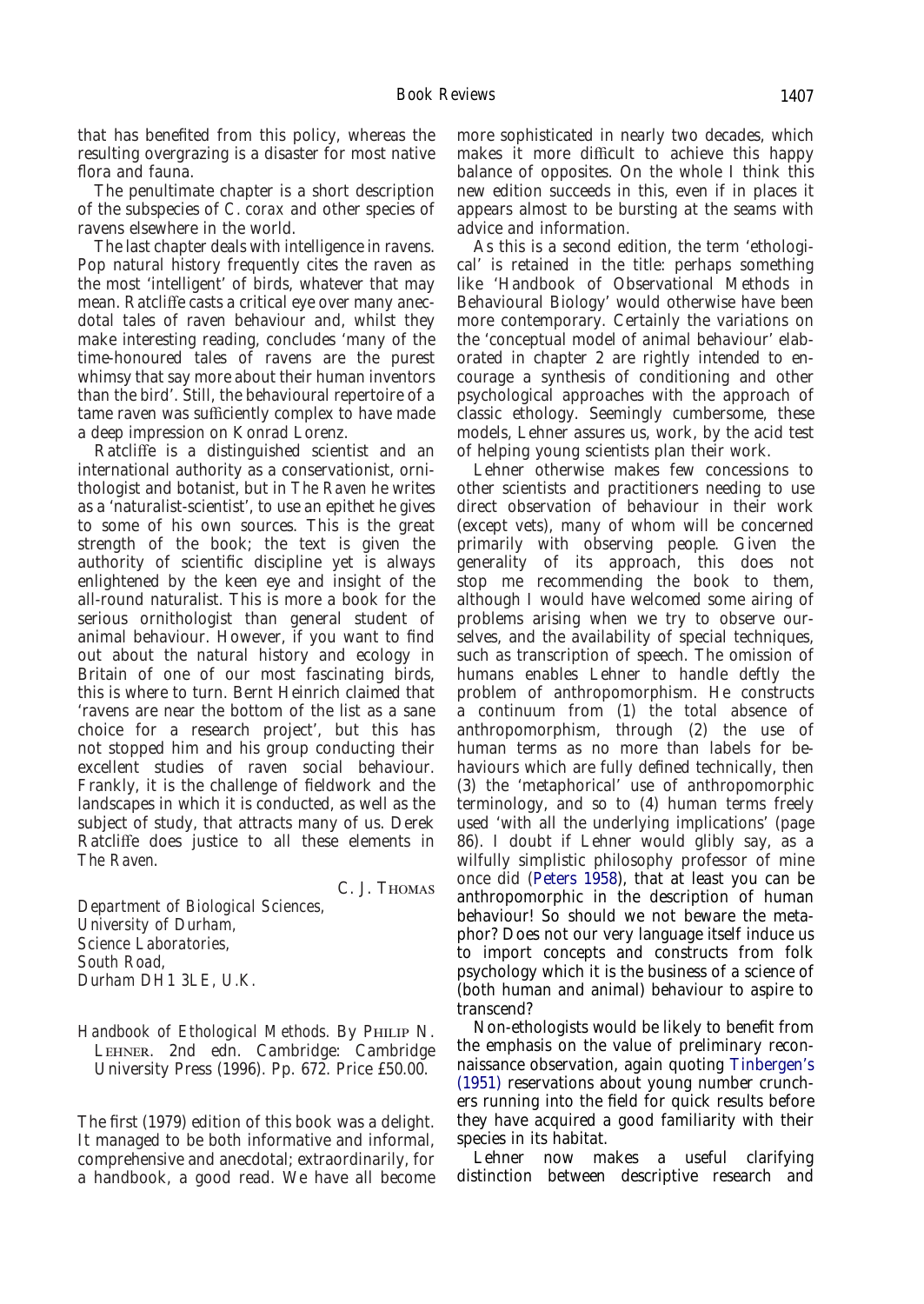experimental hypothesis testing, orthogonal to that of field observational versus laboratory experimental approaches: these four are now seen as a  $2 \times 2$  matrix of combinations. In this way direct observation provides a useful descriptive foundation for the generation of plausible hypotheses which can then be tested either by further observation in the field, or in the laboratory. Field tests would usually be non-manipulative ('mensurative'), laboratory studies more often 'manipulative'.

'Collecting the Data' covers sampling methods, inter-observer comparisons, identification of individual subjects, and equipment (from spectrograms to satellites) and gives some stimulating examples of studies. The section on videotape recording and analysis makes clear the advantages of previewing and repetitive reviewing that films provide.

Recommendations about equipment such as cameras, and especially software, must inevitably be ephemeral. For example, since the book was published, 'The Observer' software (my personal involvement with Noldus Information Technology precludes making any reservations about the seemingly objective accolade this receives) can now be combined with both analogue and digital videoanalysis systems. The caveat about the need to contact suppliers for updates should be heeded. Also in danger of going rapidly out of date is the section on information searching (how things have changed since the first edition!), although I personally think that this is an excellent inclusion.

In 'Analysing the Results' there is a large section on statistics which are not so simply 'cookbook' as the author avers, but are preceded by a thoughtful account of what statistics are, the nature of inference, the four scales of measurement and the selection of appropriate tests. Useful ethological examples are also given. However, I wonder about the inclusion of so much basic stuff, together with many appendix pages of tables, all to be found elsewhere. Has this not been at the expense of a fuller treatment of analyses peculiar to measures often confined to a nominal scale, such as the analysis of sequences? On this topic Lehner is not at his most fluent or comprehensive. There are few satisfying examples, and the subject is split between two places in the book.

When the results are in, proper and imaginative treatment is given to the diversity of ways in which data can be visually represented and pondered over. This is a valuable section of the book which I personally would like to see placed before the statistical matters. In the final section, on writing up the research report, I am surprised no hints are given on how to leap the final hurdle of publication, nor on the crucial matter of obtaining funding.

From the production point of view, innumerable figures and tables admirably illustrate the text, and can be found conveniently close to it, although I would have liked the Golani codes and the Golani diagrams on the same or opposite pages, rather than on two sides of page 445–446. The only difficulty with internal reference is between chapters, which are sometime numbered incorrectly, for example, the cross reference in chapter 18, page 523 to the dendrogram in chapter 17 which is actually in chapter 16, pp. 469 et seq., and some of the page references in the index are inaccurate. If a paperback edition is planned it would be worth first eliminating<br>numerous typos, and grammatical errors and grammatical errors such as the incorrect inclusion of the apostrophe in some, but not all, instances of the possessive form of 'it'.

One possible course for the future evolution of this still lovable book might be adaptive radiation into a series of smaller (and more portable) volumes which between them would cover all the topics Lehner endeavours to deal with and even more besides. These could be updated independently at more frequent intervals. Students could afford to purchase the ones they needed most (which might reveal the competitive strength of a statistics cookbook volume with similar works on the market). The compulsion of collecting a series, and Lehner's gentle wit and philosophical approach, retaining the connection with classic ethology, would have most people buying the set, once they had discovered parts of it. Still more topics could be dealt with. There might be a human volume, and even a history volume. A volume of high quality illustrative papers, republished, would also be attractive, a star compendium in which illustrious animal behaviourists could aspire to be featured.

DAVID W. DICKINS

*Department of Psychology, University of Liverpool, Eleanor Rathbone Building, Bedford Street South, Liverpool L69 7ZA, U.K.*

# **References**

Peters, R. S. 1958. *The Concept of Motivation.* London: Routledge & Kegan Paul.

Tinbergen, N. 1951. *The Study of Instinct.* Oxford: Oxford University Press.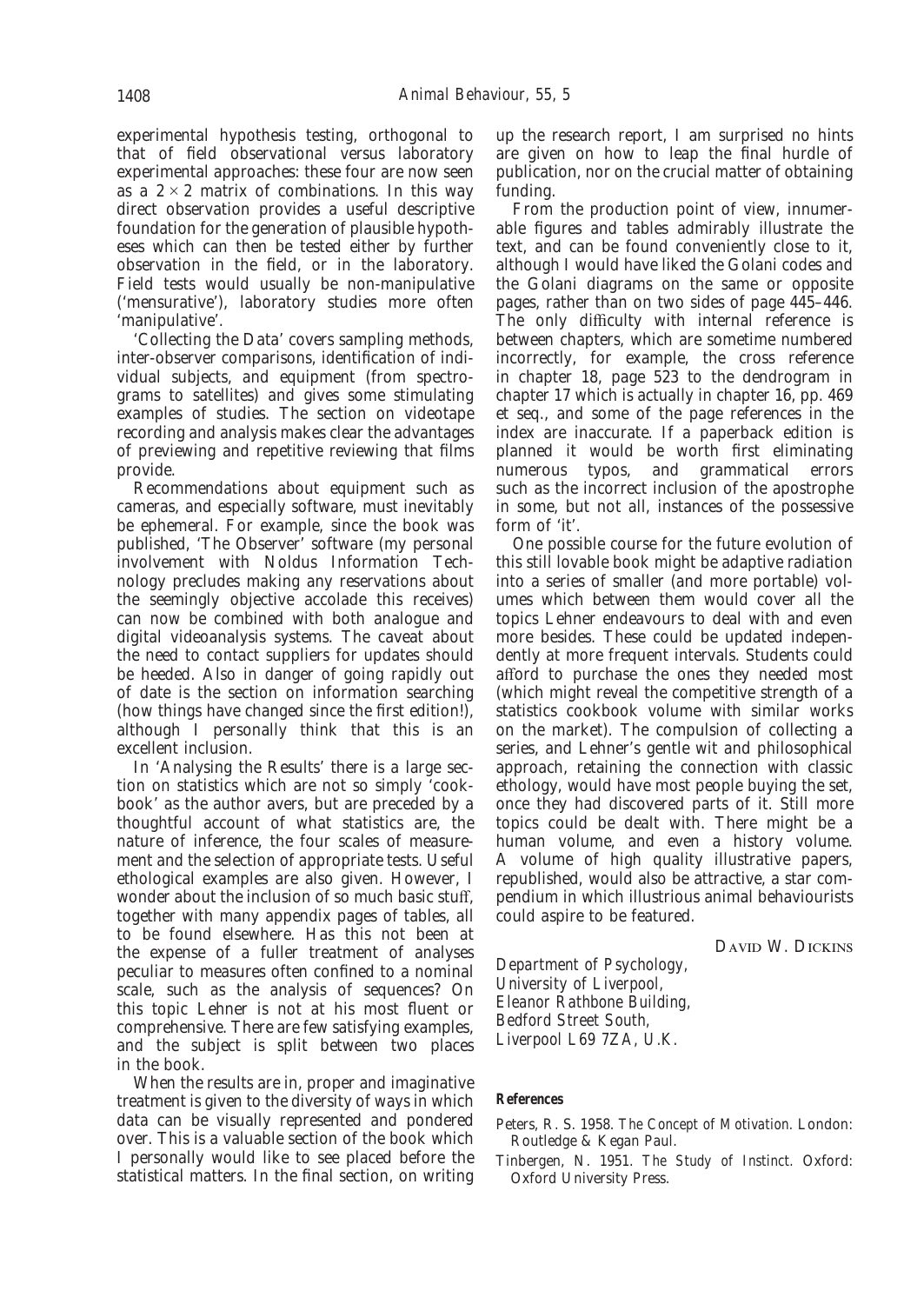*Principles of Animal Cognition.* By WILLIAM A. ROBERTS. Boston: McGraw Hill (1997). Pp. xvi+464. Price \$52.25 paperback.

William A. Roberts is in a good position to write a textbook on animal cognition. His prolific research career has contributed to many areas in the field, including cognition of space (e.g. [Macuda &](#page-1-1) [Roberts 1995\)](#page-1-1), time (e.g. [Roberts et al. 1989\)](#page-1-0), and number (e.g. [Olthof et al. 1997\)](#page-1-2), concept learning (e.g. [Roberts & Mazmanian 1988\)](#page-9-0), and memory (e.g. [Roberts et al. 1984\)](#page-9-1). The product is an up-todate and comprehensive survey of the field, a good secondary reference source and an excellent textbook pitched to higher-year undergraduates.

The book begins with a comprehensive historical survey that I found well worth reading. The chapter includes a wonderful description of the Clever Hans affair, as well as a discussion of the ethics of animal research. Roberts also discusses but wisely steers away from the murky issue of the nature of consciousness in animals.

The next five chapters then run through information processing from the periphery inwards, starting with perception and attention in chapter 2. This chapter focuses on pigeons, with especially thorough coverage of attention and the literature on searching for prey. Here, I wished that Roberts had included a section on insect perception, an interesting and theoretically rich area. (Honey bees are represented in the chapter on space.)

Two chapters on working memory then follow. Major themes here are the active nature of memory, rehearsal and directed forgetting, and retrospective and prospective memory. This book on cognition has not left out the traditional stuff of learning texts, since the next chapter summarizes associative learning, classical and operant conditioning. No doubt this reflects in part the cognitive flavour that these areas have taken on of late. The sixth chapter covers memory, which Roberts' earlier research examined extensively. This chapter provides a terrific summary with the theme that most of forgetting seems to be retrieval failure of some ilk. Many kinds of reminders can bring back apparently forgotten memory.

The book is not divided into parts, but the next five chapters form a different part that reaches the Kantian sphere. The themes are space, time, serial order, numbers and concepts. Each of these is a burgeoning area of research, with space perhaps being the most sizeable. Beyond a summary of research, much theorizing, some of it difficult for undergraduates, needs to be explained. Roberts does a concise job of this explaining, deftly sidestepping the most difficult issues while retaining the essence. References are liberal so the keen

student can readily pursue any topic. The chapter on concept learning steers superbly through a difficult area. I especially liked the presentation of scalar timing theory of interval timing, which I have found to be a difficult topic for undergraduate students. I am encouraged by this chapter to teach it again this year.

The last chapter is on primate cognition, an appropriate final chapter for the book. Here we find the language-trained animals. A small section on dolphins learning signs belies the title of the chapter. Other topics beyond language learning include reasoning, theory of mind, self-awareness, social cognition and tool use. The last picture in the book, at the summary section, appropriately shows Kanzi the bonobo chimp using a tool. The topics here are more controversial than those in the rest of the book. Roberts gives them a fair and even-handed treatment.

Throughout the book, the coverage of the topics is comprehensive. The book has a long reference list, reflecting mostly work in North America, with a good proportion of Canadian work. The contents include the most significant findings on the mentation of (mostly) laboratory animals that psychologists have produced in the past 25 years or so. One can always wish for more and different topics, but the book is already sizeable, and what is included forms a coherent package. I am impressed with how thoroughly each of the topics is discussed, and this depth makes the book a better text. It would not be worth sacrificing this depth for more breadth.

Of the vast array of studies reviewed in the text, I spotted only one small factual error. In describing the wagging dance of honey bees (page 269), the vigour of the dance was said to measure the distance of the food from the hive. It is, however, the duration of the straight run that measures the distance (e.g. [Seeley 1985,](#page-9-2) page 85).

I found the writing comprehensible, and it captured my interest. Difficult topics are explained well in simple terms. Figures and tables are liberally used, and they are helpful. A third-year student should find the text readable.

The layout and editing are on the whole fine. I found few typos, all misspellings of names. Some of the pages in the reference section look faint in my copy, and hopefully the publishers will remedy that. The indexing system should also be improved. Names in the index refer back only to the pages in the reference section and not to those in the text itself. Names of second authors should also be linked to those of first authors to facilitate the finding of a reference.

Although this book is meant as a textbook, readers of *Animal Behaviour* can benefit from an